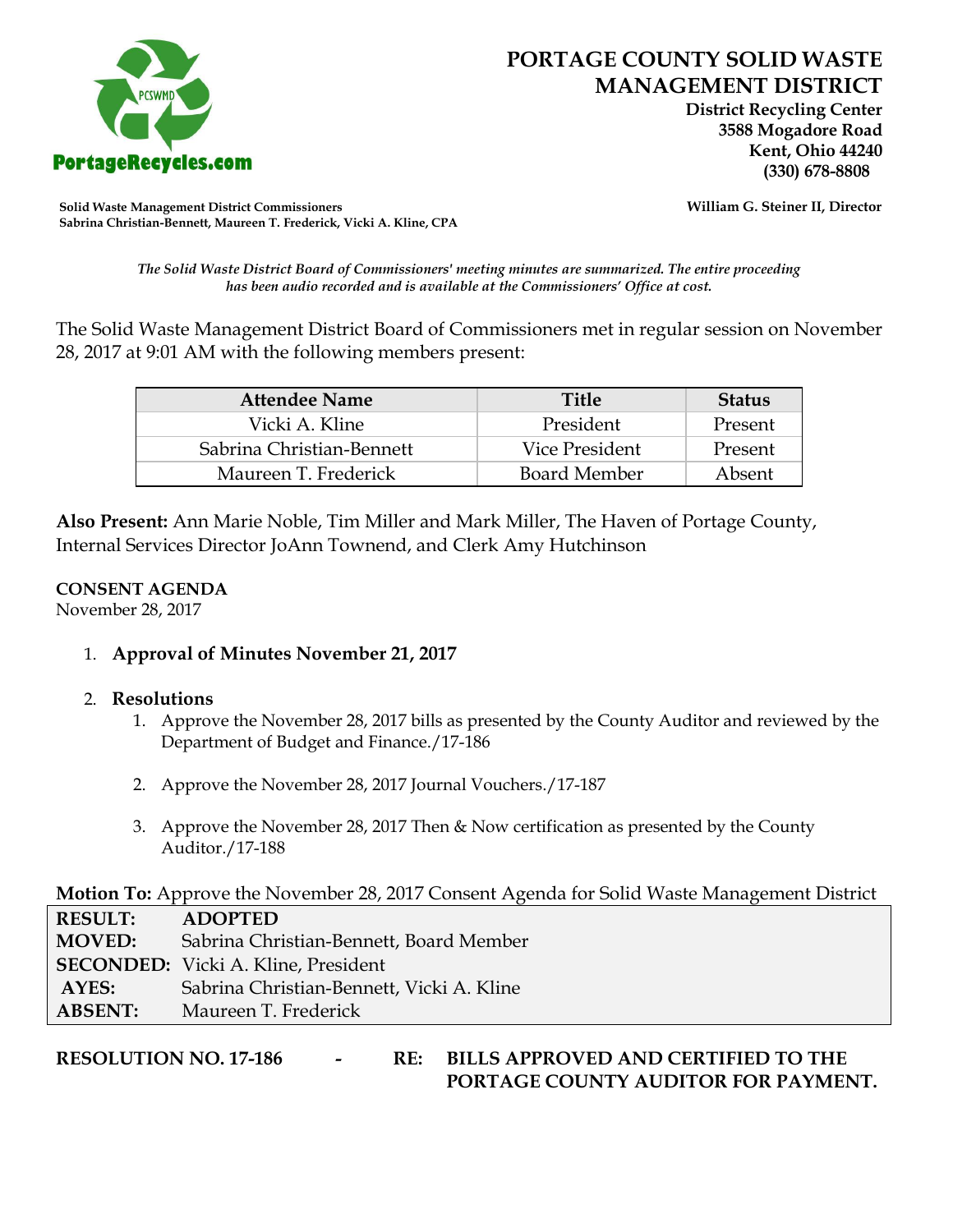It was moved by Sabrina Christian-Bennett, seconded by Vicki A. Kline that the following resolution be adopted:

- **RESOLVED,** that the bills were approved and certified to the County Auditor for payment, contingent upon the review of the Portage County Department of Budget and Financial Management, Department of Internal Services or other designee on November 28, 2017 in the total payment amount of **\$12,478.37 for Funds 8300- 8399** as set forth in the Accounts Payable Warrant Report on file in the office of the Portage County Auditor; and be it further
- **RESOLVED,** that the District Board of Commissioners finds and determines that all formal actions of this Board concerning and relating to the adoption of this resolution were taken in an open meeting of this Board and that all deliberations of this Board that resulted in those formal actions were in meeting open to the public in compliance with the law including Section 121.22 of the Ohio Revised Code.

Roll call vote as follows:

Vicki A. Kline, Yea; Sabrina Christian-Bennett, Yea; Maureen T. Frederick, Absent;

## **RESOLUTION NO. 17-187 - RE: APPROVAL OF JOURNAL VOUCHERS/ENTRIES.**

It was moved by Sabrina Christian-Bennett, seconded by Vicki A. Kline that the following Resolution be adopted:

**WHEREAS,** the Ohio Revised Code requires that warrants be approved by the District Board of Commissioners for the Portage County Solid Waste Management District prior to their issuance, and

**WHEREAS,** there are other similar financial transactions defined as journal vouchers/entries that are dissimilar in that they are used to pay for charges for services from one county department and/or fund to another department and/or fund and thus are processed in lieu of issuing a warrant, and

**WHEREAS,** the Journal Vouchers/Entries are submitted by the Solid Waste Management District Director for review by the District Board of Commissioners; now therefore be it

| 11/28/17 | 1187 | \$41.04    |
|----------|------|------------|
| 11/28/17 | 1185 | 2,513.10   |
| 11/28/17 | 1184 | 40.52      |
| Total    |      | \$2,594.66 |